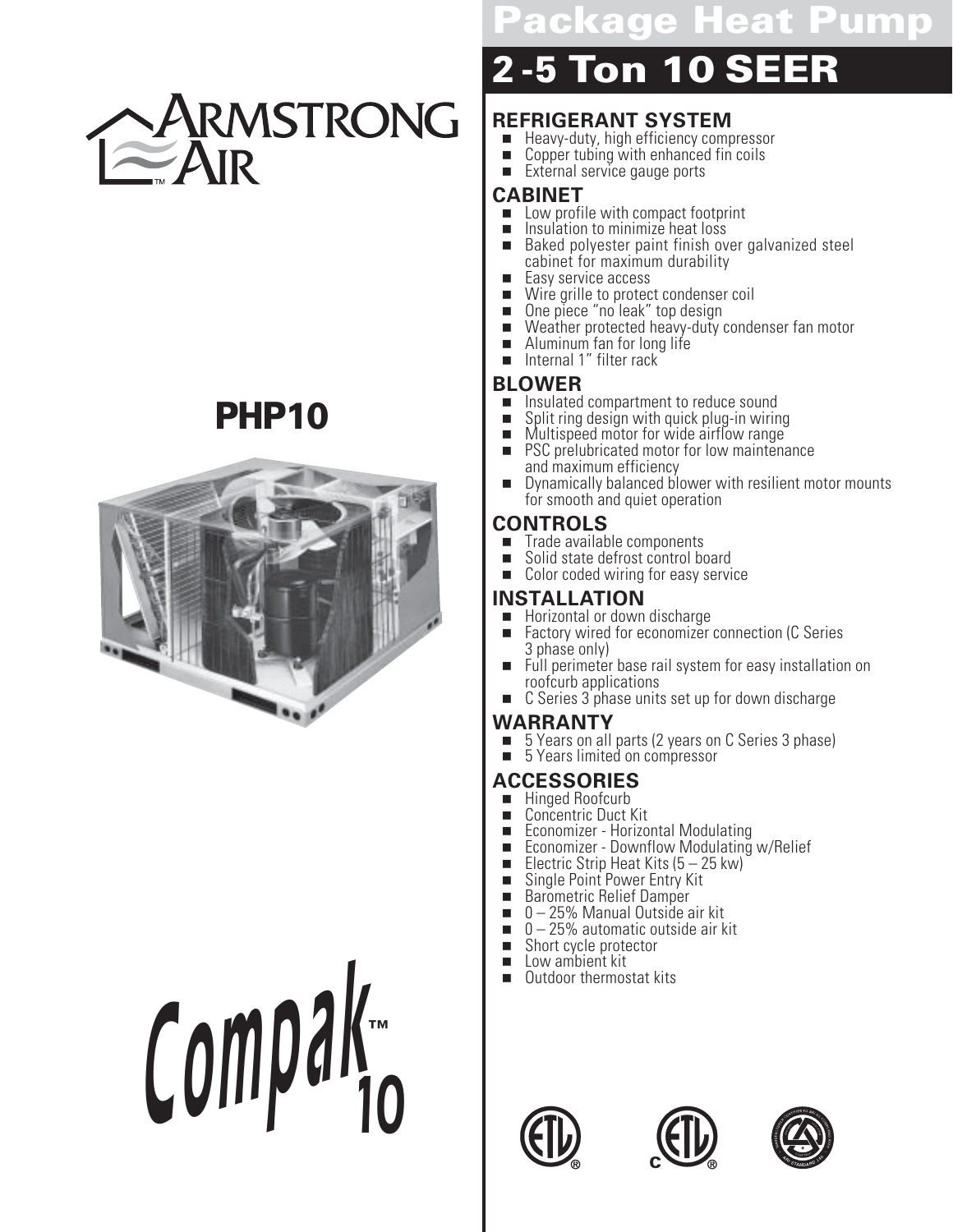# **Model Number Guide**



## **Physical**

|          |                          | <b>Outside Fan</b>    | Indoor                                       | Refrigerant     |                  |
|----------|--------------------------|-----------------------|----------------------------------------------|-----------------|------------------|
| Model    | <b>Diameter</b><br>(in.) | Nominal<br><b>RPM</b> | <b>Blower Wheel</b><br>dia. x width<br>(in.) | Charge<br>(oz.) | Weight<br>(lbs.) |
| PHP10*24 | 18                       | 1,075                 | $10 \times 6$                                | 75              | 260              |
| PHP10*30 | 18                       | 1,075                 | $10 \times 8$                                | 80              | 280              |
| PHP10*36 | 18                       | 1,075                 | $10 \times 8$                                | 89              | 300              |
| PHP10*42 | 18                       | 1,075                 | $10 \times 9$                                | 102             | 330              |
| PHP10*48 | 20                       | 1,075                 | 12 x 10                                      | 118             | 420              |
| PHP10*60 | 20                       | 1,075                 | 12 x 10                                      | 179             | 440              |

\*Refers to B or C series (C series 3 phase only).

# **Electrical**

|            |                      |                            |                                    | Max.                          |                         | <b>Compressor</b>         |                         | Fan Motor          |                         | <b>Indoor Blower</b> |
|------------|----------------------|----------------------------|------------------------------------|-------------------------------|-------------------------|---------------------------|-------------------------|--------------------|-------------------------|----------------------|
| Model      | Voltage/<br>Hz/Phase | Normal<br>Voltage<br>Range | Min.<br><b>Circuit</b><br>Ampacity | Fuse/<br><b>HACR</b><br>Brkr. | Rated<br>Load<br>(amps) | Locked<br>Rotor<br>(amps) | Rated<br>Load<br>(amps) | Rated<br><b>HP</b> | Rated<br>Load<br>(amps) | Rated<br>HP          |
| PHP10B24DA | 208-230/60/1         | 197-253                    | 16.0                               | 25                            | 9.8                     | 56                        | .9                      | 1/8                | 2.8                     | 1/2                  |
| PHP10B30DA | 208-230/60/1         | 197-253                    | 20.6                               | 30                            | 13.7                    | 75                        | 9                       | 1/8                | 2.8                     | 1/2                  |
| PHP10B36DA | 208-230/60/1         | 197-253                    | 21.8                               | 30                            | 13.8                    | 78.8                      | 1.8                     | 1/4                | 2.8                     | 1/2                  |
| PHP10B42DA | 208-230/60/1         | 197-253                    | 26.6                               | 35                            | 17.1                    | 105                       | 1.8                     | 1/4                | 3.4                     | 1/2                  |
| PHP10B48DA | 208-230/60/1         | 197-253                    | 34.0                               | 45                            | 21.8                    | 131                       | 1.8                     | 1/4                | 5.0                     | 9/10                 |
| PHP10B60DA | 208-230/60/1         | 197-253                    | 41.6                               | 55                            | 27.8                    | 170                       | 1.8                     | 1/4                | 5.0                     | 9/10                 |
| PHP10C36DB | 200-230/60/3         | 187-253                    | 17.5                               | 25                            | 10.3                    | 75                        | 1.8                     | 1/4                | 2.8                     | 1/2                  |
| PHP10C48DB | 200-230/60/3         | 187-253                    | 22.8                               | 30                            | 12.8                    | 91                        | 1.8                     | 1/4                | 5.0                     | 9/10                 |
| PHP10C60DB | 200-230/60/3         | 187-253                    | 28.3                               | 40                            | 17.2                    | 124                       | 1.8                     | 1/4                | 5.0                     | 9/10                 |
| PHP10C48DC | 460/60/3             | 414-506                    | 11.4                               | 15                            | 6.4                     | 46                        | .9                      | 1/4                | 2.7                     | 9/10                 |
| PHP10C60DC | 460/60/3             | 414-506                    | 13.9                               | 20                            | 8.2                     | 59.6                      | 9                       | 1/4                | 2.7                     | 9/10                 |
| PHP10C48DD | 575/60/3             | 518-633                    | 9.1                                | 15                            | 5.1                     | 37                        | .7                      | 1/4                | 2.0                     | 9/10                 |
| PHP10C60DD | 575/60/3             | 518-633                    | 11.6                               | 15                            | 7.1                     | 50                        | .7                      | 1/4                | 2.0                     | 9/10                 |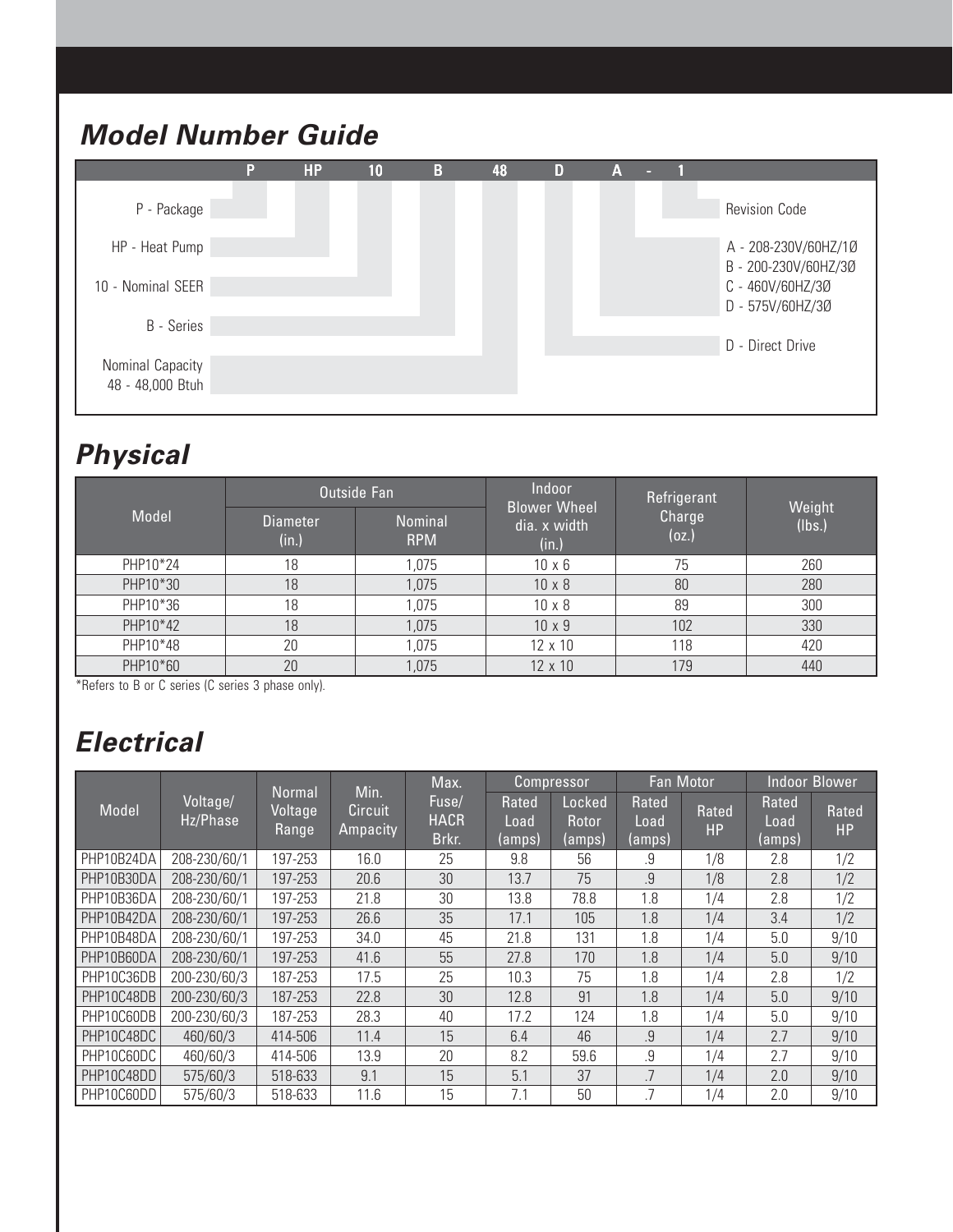# **Performance**

|          |             |             | Cooling    |     |             |             |               |                |            |       |
|----------|-------------|-------------|------------|-----|-------------|-------------|---------------|----------------|------------|-------|
| Model    | <b>Btuh</b> | <b>SEER</b> | <b>EER</b> | S/T | <b>HSPF</b> |             | $47^{\circ}F$ | $18^{\circ}$ F | <b>CFM</b> |       |
|          |             |             |            |     |             | <b>Btuh</b> | COP           | <b>Btuh</b>    | COP        |       |
| PHP10*24 | 23,000      | 10.00       | 9.20       | .72 | 6.80        | 22,600      | 3.10          | 12,600         | 2.00       | 800   |
| PHP10*30 | 29,000      | 10.00       | 9.10       | .72 | 6.80        | 28,600      | 3.10          | 15,800         | 2.00       | 1,000 |
| PHP10*36 | 34,000      | 10.00       | 9.00       | .74 | .00         | 34,000      | 3.15          | 21,000         | 2.20       | ,200  |
| PHP10*42 | 40,000      | 10.00       | 9.00       | .74 | 7.20        | 40,000      | 3.20          | 22,600         | 2.20       | 1,400 |
| PHP10*48 | 48,000      | 10.00       | 9.00       | .73 | 6.80        | 47,000      | 3.10          | 27,600         | 2.00       | ,600  |
| PHP10*60 | 59,000      | 10.00       | 9.00       | .73 | 6.80        | 59,000      | 3.00          | 36,000         | 2.00       | ,950  |

\*Refers to B or C series (C series 3 phase only).

## **Blower Performance**

|          | <b>Blower</b> | CFM @ ext. static pressure - in. w.c. w/o filter(s) <sup>1</sup> |      |      |      |      |      |      |  |  |  |  |
|----------|---------------|------------------------------------------------------------------|------|------|------|------|------|------|--|--|--|--|
| Model    | Speed         | .20                                                              | .30  | .40  | .50  | .60  | .70  | .80  |  |  |  |  |
|          | High          | 1100                                                             | 1060 | 1000 | 940  | 880  | 800  | 720  |  |  |  |  |
| PHP10*24 | Med           | 940                                                              | 890  | 870  | 840  | 800  | 720  | 660  |  |  |  |  |
|          | Low           | 850                                                              | 800  | 790  | 770  | 750  | 670  | 600  |  |  |  |  |
|          | High          | 1400                                                             | 1350 | 1280 | 1200 | 1120 | 1030 | 920  |  |  |  |  |
| PHP10*30 | Med           | 1160                                                             | 1120 | 1080 | 1030 | 980  | 900  | 780  |  |  |  |  |
|          | Low           | 1050                                                             | 1020 | 1000 | 950  | 910  | 840  | 750  |  |  |  |  |
|          | High          | 1400                                                             | 1350 | 1280 | 1200 | 1120 | 1030 | 920  |  |  |  |  |
| PHP10*36 | Med           | 1160                                                             | 1120 | 1080 | 1030 | 980  | 900  | 780  |  |  |  |  |
|          | Low           | 1050                                                             | 1020 | 1000 | 950  | 910  | 840  | 750  |  |  |  |  |
|          | High          | 1640                                                             | 1560 | 1500 | 1400 | 1300 | 1260 | 1160 |  |  |  |  |
| PHP10*42 | Med           | 1570                                                             | 1500 | 1440 | 1340 | 1270 | 1200 | 1100 |  |  |  |  |
|          | Low           | 1480                                                             | 1430 | 1360 | 1290 | 1230 | 1170 | 1050 |  |  |  |  |
|          | High          | 2150                                                             | 2100 | 2030 | 1950 | 1875 | 1750 | 1650 |  |  |  |  |
| PHP10*48 | Med           | 1920                                                             | 1870 | 1790 | 1730 | 1650 | 1580 | 1500 |  |  |  |  |
|          | Low           | 1750                                                             | 1720 | 1650 | 1600 | 1550 | 1480 | 1400 |  |  |  |  |
|          | High          | 2150                                                             | 2100 | 2030 | 1950 | 1875 | 1750 | 1650 |  |  |  |  |
| PHP10*60 | Med           | 1920                                                             | 1870 | 1790 | 1730 | 1650 | 1580 | 1500 |  |  |  |  |
|          | Low           | 1750                                                             | 1720 | 1650 | 1600 | 1550 | 1480 | 1400 |  |  |  |  |

\*Refers to B or C series (C series 3 phase only).

1 Airflow data in cubic feet per minute (CFM), 230 V, wet coil, no filter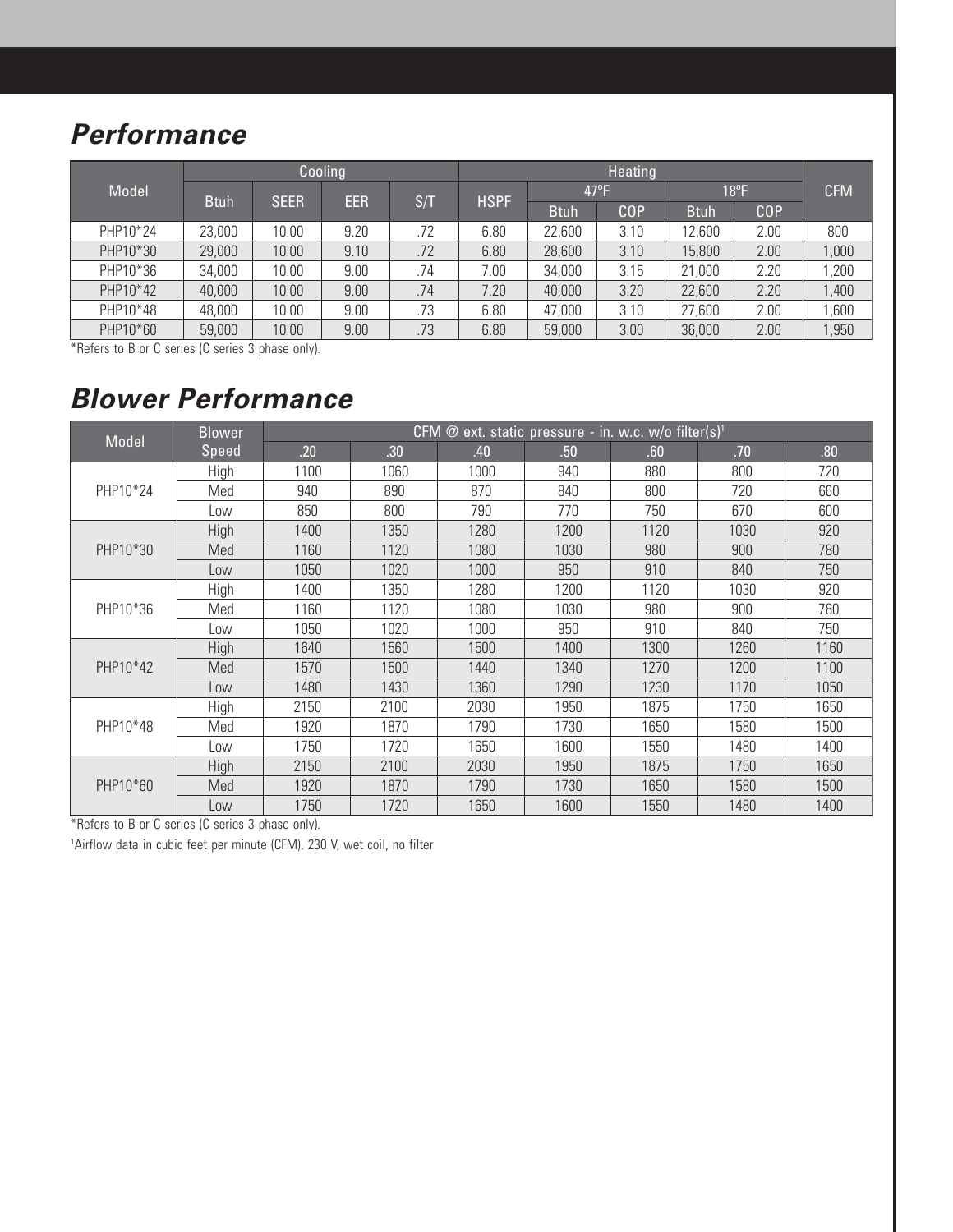# **Cooling Performance Extended Ratings**

|          | Indoor        |             |     |      |             |     |      | Outdoor Temp. - DB°F |     |      |             |     |      |             |     |      |
|----------|---------------|-------------|-----|------|-------------|-----|------|----------------------|-----|------|-------------|-----|------|-------------|-----|------|
| Model    | Temp<br>DB/WB |             | 65  |      |             | 82  |      |                      | 95  |      |             | 105 |      |             | 115 |      |
|          | $^{\circ}$ F  | <b>Btuh</b> | S/T | kW   | <b>Btuh</b> | S/T | kW   | <b>Btuh</b>          | S/T | kW   | <b>Btuh</b> | S/T | kW   | <b>Btuh</b> | S/T | kW   |
|          | 85/72         | 28,520      | .61 | 2.03 | 27,600      | .65 | 2.43 | 24,000               | .66 | 2.52 | 22,600      | .68 | 2.72 | 19,600      | .71 | 2.88 |
| PHP10*24 | 80/67         | 26,800      | .67 | 2.00 | 26,000      | .70 | 2.40 | 23,000               | .72 | 2.50 | 21,200      | .76 | 2.68 | 18,000      | .80 | 2.85 |
|          | 75/63         | 23,750      | .72 | 1.98 | 24,500      | .75 | 2.38 | 21,330               | .78 | 2.47 | 17,990      | .90 | 2.65 | 15,690      | .95 | 2.80 |
|          | 85/72         | 36,100      | .60 | 2.55 | 33,600      | .64 | 3.03 | 30,000               | .64 | 3.20 | 28,200      | .67 | 3.38 | 26,000      | .69 | 3.58 |
| PHP10*30 | 80/67         | 33,800      | .67 | 2.54 | 32,200      | .70 | 3.01 | 29,000               | .72 | 3.18 | 27,000      | .76 | 3.35 | 23,500      | .80 | 3.49 |
|          | 75/63         | 31,900      | .71 | 2.52 | 28,000      | .74 | 2.98 | 26,200               | .76 | 3.06 | 24,700      | .79 | 3.30 | 20,100      | .91 | 3.37 |
|          | 85/72         | 39,100      | .60 | 3.20 | 37,000      | .65 | 3.63 | 36,000               | .65 | 3.99 | 34,200      | .68 | 4.25 | 32,000      | .70 | 4.51 |
| PHP10*36 | 80/67         | 37,320      | .67 | 3.18 | 35,200      | .71 | 3.60 | 34,000               | .74 | 3.77 | 32,600      | .77 | 4.03 | 28,200      | .79 | 4.36 |
|          | 75/63         | 35,740      | .70 | 3.14 | 33,400      | .73 | 3.55 | 31,710               | .76 | 3.75 | 29,280      | .79 | 3.98 | 23,690      | .90 | 4.19 |
|          | 85/72         | 48,100      | .61 | 3.71 | 46,400      | .65 | 4.20 | 44,800               | .66 | 4.61 | 41,000      | .68 | 4.80 | 36,800      | .74 | 5.07 |
| PHP10*42 | 80/67         | 46,800      | .67 | 3.66 | 45,000      | .71 | 4.16 | 40,000               | .74 | 4.44 | 36,800      | .77 | 4.65 | 32,000      | .84 | 4.85 |
|          | 75/63         | 45,400      | .69 | 3.60 | 43,800      | .73 | 4.08 | 39,000               | .78 | 4.25 | 36,100      | .79 | 4.46 | 30,520      | .87 | 4.62 |
|          | 85/72         | 60,500      | .66 | 4.30 | 56,200      | .65 | 5.00 | 53,000               | .66 | 5.52 | 51,500      | .66 | 6.25 | 45,400      | .73 | 6.80 |
| PHP10*48 | 80/67         | 56,000      | .69 | 4.23 | 52,000      | .71 | 4.90 | 48,000               | .73 | 5.33 | 46,800      | .76 | 6.00 | 40,000      | .82 | 6.58 |
|          | 75/63         | 51,250      | .71 | 4.17 | 47,560      | .74 | 4.80 | 44,600               | .79 | 5.21 | 39,000      | .87 | 5.80 | 35,100      | .91 | 6.35 |
|          | 85/72         | 71,000      | .63 | 5.30 | 66,500      | .65 | 6.00 | 64,100               | .67 | 6.69 | 62,400      | .69 | 7.51 | 59,000      | .71 | 8.30 |
| PHP10*60 | 80/67         | 66,000      | .69 | 5.20 | 61,400      | .71 | 5.90 | 59,000               | .74 | 6.55 | 57,000      | .77 | 7.40 | 54,700      | .77 | 8.10 |
|          | 75/63         | 60,380      | .72 | 5.10 | 57,220      | .76 | 5.80 | 55,170               | .78 | 6.50 | 49,710      | .86 | 7.18 | 48,550      | .90 | 8.00 |

\*Refers to B or C series (C series 3 phase only).

# **Heating Performance Extended Ratings**

|          |             | Outdoor Temp DB/WB°F |             |      |             |      |             |      |             |      |  |  |
|----------|-------------|----------------------|-------------|------|-------------|------|-------------|------|-------------|------|--|--|
| Model    | 0/0         |                      | 17/15       |      | 35/33       |      | 47/43       |      | 62/56       |      |  |  |
|          | <b>Btuh</b> | kW                   | <b>Btuh</b> | kW   | <b>Btuh</b> | kW   | <b>Btuh</b> | kW   | <b>Btuh</b> | kW   |  |  |
| PHP10*24 | 9,400       | 1.75                 | 12,600      | .85  | 17,600      | 2.15 | 22,600      | 2.14 | 27,000      | 2.20 |  |  |
| PHP10*30 | 10,600      | 2.22                 | 15,800      | 2.31 | 22,200      | 2.52 | 28,600      | 2.70 | 35,000      | 2.85 |  |  |
| PHP10*36 | 12,400      | 2.60                 | 21,000      | 2.80 | 26,600      | 3.05 | 34,000      | 3.16 | 41,000      | 3.33 |  |  |
| PHP10*42 | 14,000      | 2.63                 | 22,600      | 3.01 | 27,800      | 3.36 | 40,000      | 3.66 | 48,000      | 3.91 |  |  |
| PHP10*48 | 15,600      | 3.76                 | 27,800      | 4.03 | 33,500      | 4.26 | 47,000      | 4.55 | 58,000      | 4.81 |  |  |
| PHP10*60 | 22,000      | 4.84                 | 36,500      | 5.35 | 42,500      | 5.60 | 59,000      | 6.20 | 71,450      | 6.62 |  |  |

\*Refers to B or C series (C series 3 phase only).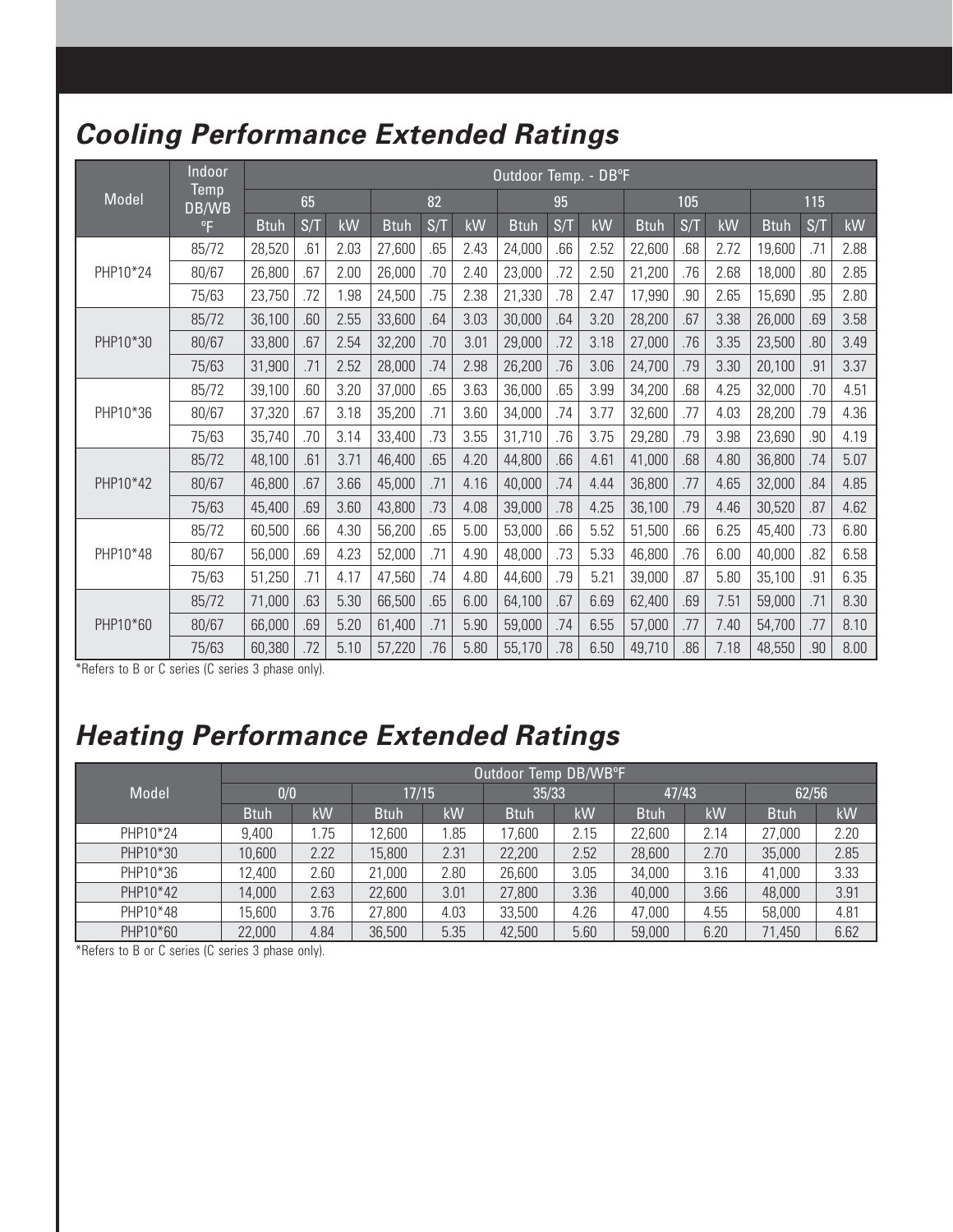# **Heat Strip Electrical** (Single Phase)

|               |                        |         |                | <b>Blower</b>     |                 | Max.            |                   |                          | Max.                     |                          |                                               | Max.                     |                          |
|---------------|------------------------|---------|----------------|-------------------|-----------------|-----------------|-------------------|--------------------------|--------------------------|--------------------------|-----------------------------------------------|--------------------------|--------------------------|
| <b>Blower</b> |                        | Unit    |                | Motor             | Minimum         | Fuse/           | Min.              | <b>Minimum</b>           | Fuse/                    | Min.                     | Minimum                                       | Fuse/                    | Min.                     |
| <b>Unit</b>   | <b>Heater</b><br>Model | Supply  | kW             | Rated             | <b>Circuit</b>  | <b>HACR</b>     | Wire              | <b>Circuit</b>           | <b>HACR</b>              | Wire                     | <b>Circuit</b>                                | <b>HACR</b>              | Wire                     |
| Model         |                        | Voltage |                | Load              | <b>Ampacity</b> | Brkr.           | Size <sup>2</sup> | Ampacity                 | Brkr.                    | Size <sup>2</sup>        | <b>Ampacity</b>                               | Brkr.                    | Size <sup>2</sup>        |
|               |                        |         |                | Amps <sup>1</sup> | A               | $\overline{A}$  |                   | B                        | B                        |                          | С                                             | C                        |                          |
|               | AHSA05A                | 240     | 5              | 2.8               | 29.3            | 30              | 10                | $\bar{\omega}$ .         | ω.                       | $\bar{\mathbb{Z}}$       | $\overline{a}$                                | $\overline{\phantom{a}}$ | $\overline{a}$           |
|               |                        | 208     | 3.76           | $2.\overline{8}$  | 25.8            | $\overline{30}$ | 10                | $\overline{\phantom{a}}$ | $\overline{a}$           | $\overline{\phantom{a}}$ | $\overline{\phantom{a}}$                      | $\overline{\phantom{a}}$ | $\overline{a}$           |
| PHP10*24A     | AHSA07A                | 240     | 7              | 2.8               | 39.7            | 40              | 8                 | $\bar{\phantom{a}}$      | $\overline{a}$           | $\mathbf{u}$             | $\mathord{\hspace{1pt}\text{--}\hspace{1pt}}$ | ÷,                       | $\overline{a}$           |
|               |                        | 208     | 5.26           | 2.8               | 34.8            | 35              | 8                 | $\overline{a}$           | $\overline{a}$           | $-$                      | $\overline{a}$                                | $-$                      | $\overline{a}$           |
|               | AHSA10A                | 240     | 10             | $\overline{2.8}$  | 55.3            | 60              | $\overline{4}$    | $\overline{\phantom{a}}$ | $-$                      | $\overline{\phantom{a}}$ | $\qquad \qquad -$                             | $\overline{\phantom{a}}$ | $\overline{\phantom{a}}$ |
|               |                        | 208     | 7.51           | 2.8               | 48.4            | $\overline{50}$ | 6                 | $\overline{a}$           | $\overline{a}$           | $\mathbf{u}$             | $\mathord{\hspace{1pt}\text{--}\hspace{1pt}}$ | $\overline{a}$           | $\overline{a}$           |
|               | AHSA05A                | 240     | 5              | 2.8               | 29.3            | 30              | 10                | $-\,-$                   | $\qquad \qquad -$        | $-$                      | $-\,-$                                        | $-$                      | $\overline{\phantom{a}}$ |
|               |                        | 208     | 3.76           | $\overline{2.8}$  | 25.8            | $\overline{30}$ | 10                | $\overline{a}$           | $\overline{\phantom{a}}$ | $\overline{\phantom{a}}$ | $\overline{\phantom{a}}$                      | $\overline{\phantom{a}}$ | $\overline{\phantom{a}}$ |
|               | AHSA07A                | 240     | $\overline{7}$ | 2.8               | 39.7            | 40              | 8                 | $\overline{a}$           | $\overline{a}$           | $\sim$                   | $\overline{a}$                                | $\qquad \qquad -$        | $\overline{\phantom{a}}$ |
|               |                        | 208     | 5.26           | 2.8               | 34.8            | 35              | 8                 | $\overline{a}$           | $\overline{a}$           | $\overline{\phantom{a}}$ | $\overline{a}$                                | $\overline{\phantom{a}}$ | $\overline{\phantom{a}}$ |
| PHP10*30A     | AHSA10A                | 240     | 10             | 2.8               | 55.3            | 60              | $\overline{4}$    | $\overline{a}$           | $\overline{\phantom{a}}$ | $-$                      | $\qquad \qquad -$                             | $\overline{\phantom{a}}$ | $\overline{\phantom{a}}$ |
| PHP10*36A     |                        | 208     | 7.51           | 2.8               | 48.4            | 50              | $6\,$             | $\overline{\phantom{a}}$ | $\overline{\phantom{a}}$ | $\overline{\phantom{a}}$ | $-$                                           | $-\,-$                   | $\overline{\phantom{a}}$ |
|               | AHSA15A                | 240     | 15             | 2.8               | 55.3            | 60              | $\sqrt{4}$        | 26                       | 30                       | 10                       | $-$                                           | $\overline{\phantom{a}}$ | $\cdots$                 |
|               |                        | 208     | 11.27          | 2.8               | 48.4            | 50              | $6\,$             | 22.6                     | 25                       | 10                       | $\cdots$                                      | --                       | $\overline{\phantom{a}}$ |
|               | AHSA20A                | 240     | 20             | 2.8               | 55.3            | 60              | $\overline{4}$    | 52.1                     | 60                       | $\overline{4}$           | $-\,-$                                        | $\qquad \qquad -$        | $\qquad \qquad -$        |
|               |                        | 208     | 15.02          | $\overline{2.8}$  | 48.4            | 50              | $6\phantom{a}$    | 45.1                     | 50                       | 6                        | $\overline{a}$                                | $\overline{a}$           | $\overline{\phantom{a}}$ |
|               | AHSA05SA               | 240     | 5              | 3.4               | 30.3            | 35              | 8                 | u.                       | u.                       | ÷.                       | $\overline{a}$                                | $-$                      | $\overline{a}$           |
|               |                        | 208     | 3.76           | 3.4               | 26.8            | $\overline{30}$ | 10                | $\overline{\phantom{a}}$ | $\overline{a}$           | $\overline{\phantom{a}}$ | $-$                                           | $-$                      | $\overline{a}$           |
|               | AHSA07A                | 240     | $\overline{7}$ | $\overline{3.4}$  | 40.7            | $\overline{50}$ | $\overline{6}$    | $\bar{\phantom{a}}$      | $\overline{a}$           | $\mathbf{u}$             | $\overline{a}$                                | $\overline{a}$           | $\overline{a}$           |
|               |                        | 208     | 5.26           | 3.4               | 35.8            | 40              | 8                 | $\ddotsc$                | $\cdots$                 | $\overline{\phantom{m}}$ | $-$                                           | $-$                      | $\overline{\phantom{a}}$ |
| PHP10*42A     | AHSA10A                | 240     | 10             | 3.4               | 56.3            | 60              | $\overline{4}$    | ÷.                       | ÷-                       | $\bar{\mathbb{Z}}$       | Ξ.                                            | Ξ.                       | $\overline{a}$           |
|               |                        | 208     | 7.51           | $\overline{3.4}$  | 49.4            | 50              | 6                 | ÷.                       | $\overline{a}$           | $\overline{\phantom{a}}$ | Ξ.                                            | Ξ.                       | $\overline{a}$           |
|               | AHSA15A                | 240     | 15             | 3.4               | 56.3            | 60              | $\overline{4}$    | 26                       | 30                       | 10                       | Ξ.                                            | Ξ.                       | Ξ.                       |
|               |                        | 208     | 11.27          | 3.4               | 49.4            | 50              | 6                 | 22.6                     | 25                       | 10                       | $\overline{\phantom{a}}$                      | --                       | 4                        |
|               | AHSA20A                | 240     | 20             | $\overline{3.4}$  | 56.3            | 60              | $\overline{4}$    | 52.1                     | 60                       | $\overline{4}$           | Ξ.                                            | Ξ.                       | $\overline{\phantom{a}}$ |
|               |                        | 208     | 15.02          | 3.4               | 49.4            | 50              | 6                 | 45.1                     | 50                       | 6                        | $\overline{\phantom{m}}$                      | $-$                      | $\overline{a}$           |
|               | AHSA10A                | 240     | 10             | $\overline{5.0}$  | 58.4            | 60              | $\overline{4}$    | $\overline{\phantom{a}}$ | $\overline{\phantom{a}}$ | $\overline{\phantom{a}}$ | $\overline{\phantom{a}}$                      | $\overline{\phantom{a}}$ | $\overline{\phantom{a}}$ |
|               |                        | 208     | 7.51           | 5.0               | 51.4            | 60              | $6\phantom{1}$    | $\overline{a}$           | $\overline{a}$           | $\overline{a}$           | $\overline{\phantom{a}}$                      | $\qquad \qquad -$        | $\overline{\phantom{a}}$ |
|               | AHSA15A                | 240     | 15             | 5.0               | 58.4            | 60              | $\overline{4}$    | 26                       | 30                       | 10                       | $\sim$                                        | $\overline{\phantom{a}}$ | $\overline{\phantom{a}}$ |
| PHP10*48A     |                        | 208     | 11.27          | 5.0               | 51.4            | 60              | $6\,$             | 22.6                     | 25                       | 10                       | $\qquad \qquad -$                             | $\qquad \qquad -$        | $\overline{\phantom{a}}$ |
| PHP10*60A     | AHSA20A                | 240     | 20             | 5.0               | 58.4            | 60              | $\overline{4}$    | 52.1                     | 60                       | $\overline{4}$           | $\cdots$                                      | $-$                      | $\overline{\phantom{a}}$ |
|               |                        | 208     | 15.02          | 5.0               | 51.4            | 60              | 6                 | 45.1                     | 50                       | 6                        | $\overline{a}$                                | $-$                      | $-$                      |
|               | AHSA25A                | 240     | 25             | 5.0               | 58.4            | 60              | $\overline{4}$    | 52.1                     | 60                       | $\overline{4}$           | 26.0                                          | 30                       | 10                       |
|               |                        | 208     | 18.78          | 5.0               | 51.7            | 60              | 6                 | 45.1                     | 50                       | 6                        | 22.6                                          | 25                       | 10                       |

1Blower Motor always on Circuit A.

²Based on 60°C type copper conductor 50 feet long in accordance with the National Electric Code.

\*Refers to B or C series (C series 3 phase only).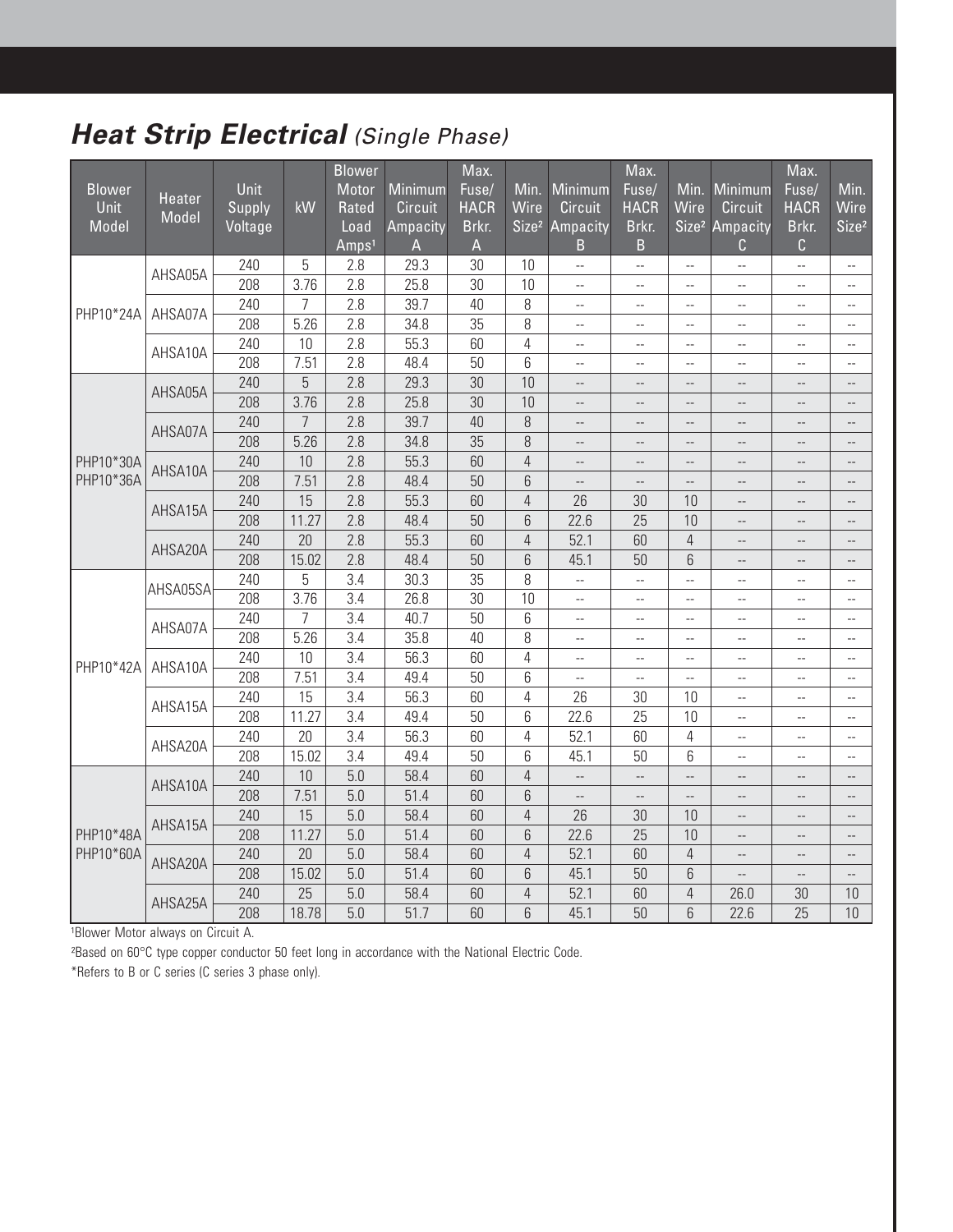# **Heat Strip Electrical (Three Phase)**

| <b>Blower</b><br><b>Unit</b><br>Model | <b>Heater</b><br>Model | Unit<br>Supply<br>Voltage | kW    | <b>Blower</b><br>Motor<br>Rated<br>Load<br>Amps <sup>1</sup> | Minimum<br><b>Circuit</b><br>Ampacity<br>A | Max.<br>Fuse/<br><b>HACR</b><br>Brkr.<br>$\overline{A}$ | Min.<br>Wire<br>Size <sup>2</sup> | Minimum<br><b>Circuit</b><br>Ampacity<br>B | Max.<br>Fuse/<br><b>HACR</b><br>Brkr.<br>B | Min.<br>Wire             | Minimum<br><b>Circuit</b><br>Size <sup>2</sup> Ampacity<br>C | Max.<br>Fuse/<br><b>HACR</b><br>Brkr.<br>C | Min.<br>Wire<br>Size <sup>2</sup> |
|---------------------------------------|------------------------|---------------------------|-------|--------------------------------------------------------------|--------------------------------------------|---------------------------------------------------------|-----------------------------------|--------------------------------------------|--------------------------------------------|--------------------------|--------------------------------------------------------------|--------------------------------------------|-----------------------------------|
|                                       | AHSA10B                | 240                       | 10    | 2.8                                                          | 29.3                                       | 30                                                      | 10                                | $-$                                        | $- -$                                      | $-$                      | $-$                                                          | $-$                                        | $\overline{\phantom{m}}$          |
| PHP10*36B                             |                        | 208                       | 7.51  | 2.8                                                          | 25.8                                       | 30                                                      | 10                                | $\overline{\phantom{m}}$                   | $\overline{\phantom{m}}$                   | $\overline{\phantom{m}}$ | $\overline{\phantom{m}}$                                     | $-$                                        | $\overline{\phantom{m}}$          |
|                                       | AHSA15B                | 240                       | 15    | 2.8                                                          | 42.3                                       | 50                                                      | 6                                 | $\overline{\phantom{m}}$                   | $-$                                        | $\frac{1}{2}$            | $-$                                                          | $-$                                        | $\overline{\phantom{a}}$          |
|                                       |                        | 208                       | 11.27 | 2.8                                                          | 37.1                                       | 40                                                      | 8                                 | $\overline{\phantom{m}}$                   | --                                         | $\overline{\phantom{m}}$ | $-$                                                          | $-$                                        | $\overline{\phantom{m}}$          |
|                                       | AHSA10B                | 240                       | 10    | 5.0                                                          | 32.3                                       | 30                                                      | 8                                 | $\qquad \qquad -$                          | $\qquad \qquad -$                          | $\qquad \qquad -$        | $-$                                                          | $-$                                        | $\overline{\phantom{m}}$          |
|                                       |                        | 208                       | 7.51  | 5.0                                                          | 28.9                                       | 30                                                      | 10                                | $\qquad \qquad -$                          | $\qquad \qquad -$                          | $-$                      | $-$                                                          | --                                         | $\overline{\phantom{m}}$          |
|                                       | AHSA15B                | 240                       | 15    | 5.0                                                          | 45.3                                       | 50                                                      | 6                                 | $-$                                        | $\qquad \qquad -$                          | $-$                      | $-$                                                          | --                                         | $\qquad \qquad -$                 |
| PHP10*48B                             |                        | 208                       | 11.27 | 5.0                                                          | 40.2                                       | 45                                                      | 6                                 | $\overline{\phantom{m}}$                   | $-$                                        | $\overline{\phantom{m}}$ | $-$                                                          | $-$                                        | $\overline{\phantom{m}}$          |
| PHP10*60B                             | AHSA20B                | 240                       | 20    | 5.0                                                          | 32.3                                       | 30                                                      | 8                                 | 26                                         | 30                                         | 10                       | $\overline{\phantom{m}}$                                     | $-$                                        | $\overline{\phantom{m}}$          |
|                                       |                        | 208                       | 15.02 | 5.0                                                          | 28.9                                       | 30                                                      | 10                                | 22.6                                       | 25                                         | 10                       | $\overline{\phantom{m}}$                                     | $-$                                        | $\qquad \qquad -$                 |
|                                       | AHSA25B                | 240                       | 25    | 5.0                                                          | 45.3                                       | 50                                                      | 6                                 | 26                                         | 30                                         | 10                       | 26                                                           | 30                                         | 10                                |
|                                       |                        | 208                       | 18.78 | 5.0                                                          | 40.2                                       | 45                                                      | 6                                 | 22.6                                       | 25                                         | 10                       | 22.6                                                         | 25                                         | 10                                |
|                                       | AHSA10C                | 480                       | 10    | 2.7                                                          | 18.4                                       | 20                                                      | 12                                | $ -$                                       | $\overline{a}$                             | $\sim$ $\sim$            | $-$                                                          | Ш,                                         | $\overline{\phantom{a}}$          |
| PHP10*48DC AHSA15C                    |                        | 480                       | 15    | 2.7                                                          | 25.9                                       | 30                                                      | 8                                 | $\overline{\phantom{m}}$                   | $- -$                                      | $\overline{\phantom{m}}$ | $-$                                                          | $-$                                        | $- -$                             |
| PHP10*60DC                            | AHSA20C                | 480                       | 20    | 2.7                                                          | 18.4                                       | 20                                                      | 12                                | 15                                         | 20                                         | 14                       | $-$                                                          | $-$                                        | $\overline{\phantom{m}}$          |
|                                       | AHSA25C                | 480                       | 25    | 2.7                                                          | 25.9                                       | 30                                                      | 8                                 | 15                                         | 20                                         | 14                       | $\sim$ $\sim$                                                | $-$                                        | $\overline{\phantom{a}}$          |
|                                       | AHSA10D                | 600                       | 10    | 2.0                                                          | 14.5                                       | 15                                                      | 14                                | $-\,-$                                     | $\qquad \qquad -$                          | $-$                      | $\qquad \qquad -$                                            | --                                         | $\qquad \qquad -$                 |
| PHP10*48DD AHSA15D                    |                        | 600                       | 15    | 2.0                                                          | 20.5                                       | 25                                                      | 12                                | $\overline{\phantom{m}}$                   | $\qquad \qquad -$                          | $\overline{\phantom{m}}$ | $\overline{\phantom{m}}$                                     | --                                         | $\qquad \qquad -$                 |
| PHP10*60DD AHSA20D                    |                        | 600                       | 20    | 2.0                                                          | 14.5                                       | 15                                                      | 14                                | 12                                         | 15                                         | 14                       | $\qquad \qquad -$                                            | $\qquad \qquad -$                          | $\qquad \qquad -$                 |
|                                       | AHSA25D                | 600                       | 25    | 2.0                                                          | 20.5                                       | 25                                                      | 12                                | 12                                         | 15                                         | 14                       | $- -$                                                        | --                                         |                                   |

1Blower Motor always on Circuit A.

²Based on 60°C type copper conductor 50 feet long in accordance with the National Electric Code.

\*Refers to B or C series (C series 3 phase only).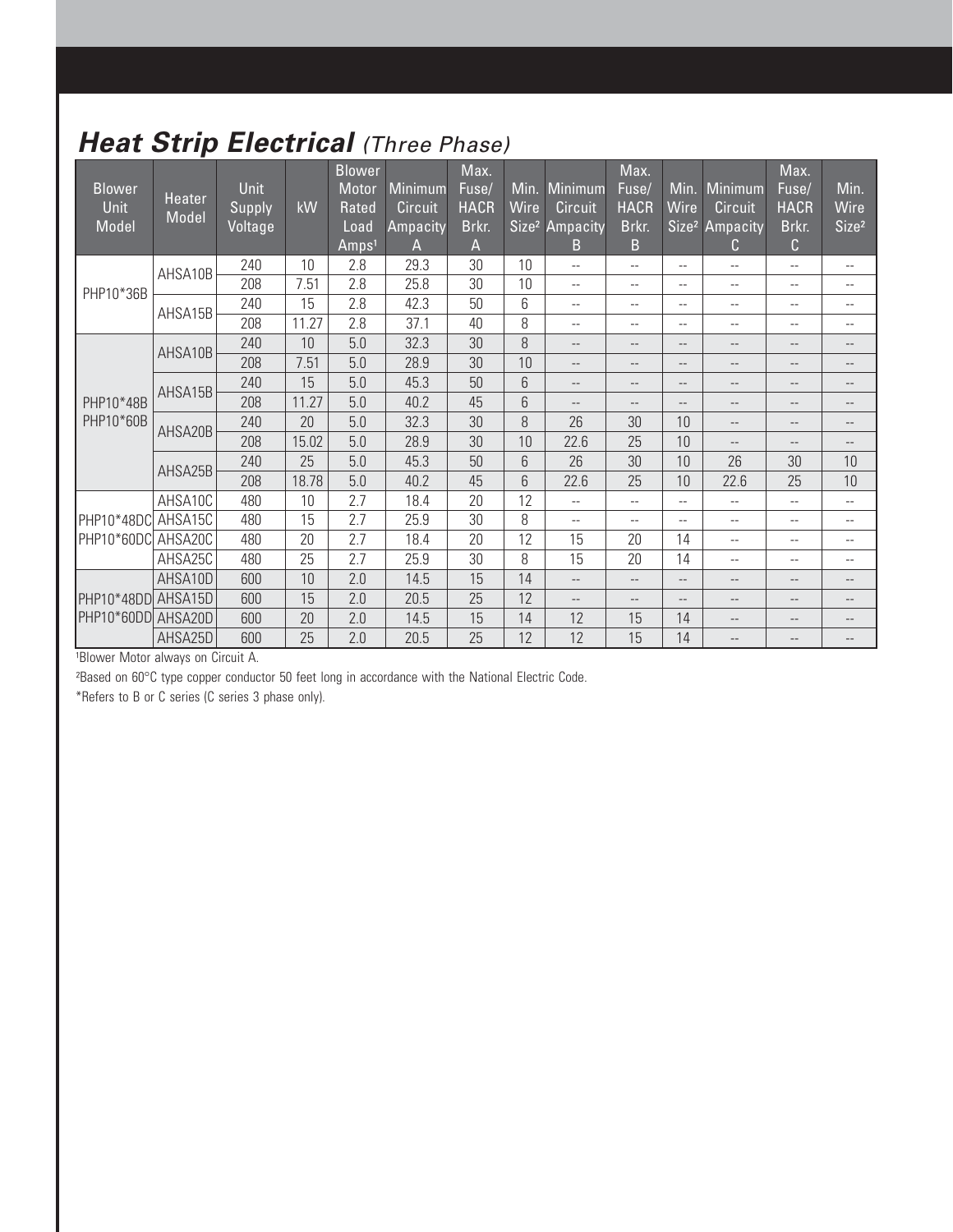# **Accessories**

| <b>Kit Number</b> | Description                               | <b>Used with</b> |
|-------------------|-------------------------------------------|------------------|
| ACURB161-1*       | 14" Hinged Roofcurb                       | PHP24-42         |
| ACURB163-1*       | 14" Hinged Roofcurb                       | PHP48-60         |
| AECON172-2*       | Economizer - Downflow Modulating w/relief | PHP24-42         |
| AECON173-2*       | Economizer - Horizontal Modulating        | PHP24-42         |
| AECON170-2*       | Economizer - Downflow Modulating w/relief | PHP48-60         |
| AECON171-2*       | Economizer - Horizontal Modulating        | PHP48-60         |
| ADMPR145-2        | 0 - 25% Manual Outside Air Damper         | PHP24-42         |
| ADMPR146-2        | 0 - 25% Motorized Outside Air Damper      | PHP24-42         |
| ADMPR166-2*       | 0 - 25% Manual Outside Air Damper         | PHP48-60         |
| ADMPR167-2*       | 0 - 25% Motorized Outside Air Damper      | PHP48-60         |
| ADMPR151-1        | <b>Barometric Relief Damper</b>           | PHP24-60         |
| ACONC164-1*       | Concentric Duct Adapter                   | PHP24-42         |
| ACONC165-1*       | Concentric Duct Adapter                   | PHP48-60         |
| ADIFF89-1         | Air Diffuser - Flush                      | PHP24-60         |
| ADIFF150-1        | Air Diffuser - Step Down                  | PHP24-60         |
| AHSA05A-1         | 5 kW Electric Heat Kit                    | PHP24-42         |
| AHSA07A-1         | 7 kW Electric Heat Kit                    | <b>PHP24-42</b>  |
| AHSA10A-1         | 10 kW Electric Heat Kit                   | PHP24-60         |
| AHSA15A-1         | 15 kW Electric Heat Kit                   | PHP30-60         |
| AHSA20A-1         | 20 kW Electric Heat Kit                   | PHP30-60         |
| AHSA25A-1         | 25 kW Electric Heat Kit                   | PHP48-60         |
| AHSA10B-1         | 10 kW Electric Heat Kit - 3 Phase         | PHP36-60B        |
| AHSA15B-1         | 15 kW Electric Heat Kit - 3 Phase         | PHP36-60B        |
| AHSA20B-1         | 20 kW Electric Heat Kit - 3 Phase         | PHP36-60B        |
| AHSA25B-1         | 25 kW Electric Heat Kit - 3 Phase         | PHP48-60B        |
| AHSA10C-1         | 10 kW Electric Heat Kit - 3 Phase         | PHP48-60C        |
| AHSA15C-1         | 15 kW Electric Heat Kit - 3 Phase         | PHP48-60C        |
| AHSA20C-1         | 20 kW Electric Heat Kit - 3 Phase         | PHP48-60C        |
| AHSA25C-1         | 25 kW Electric Heat Kit - 3 Phase         | PHP48-60C        |
| AHSA10D-1         | 10 kW Electric Heat Kit - 3 Phase         | PHP48-60D        |
| AHSA15D-1         | 15 kW Electric Heat Kit - 3 Phase         | PHP48-60D        |
| AHSA20D-1         | 20 kW Electric Heat Kit - 3 Phase         | PHP48-60D        |
| AHSA25D-1         | 25 kW Electric Heat Kit - 3 Phase         | PHP48-60D        |
| ALOAM111-1        | Low Ambient Control                       | PHP24-60         |
| AHPSW436-1        | High Pressure Cut-Out Kit                 | PHP24-60         |
| ATIMR446-1        | Short Cycle Protector                     | PHP24-60         |
| ASTAT444-1        | Outdoor Thermostat                        | PHP24-60         |
| ASPWR160-1        | Single Point Power Entry                  | PHP24-42         |
| ASPWR161-1        | Single Point Power Entry                  | PHP48-60         |
| ASPWR162-1        | Single Point Power Entry 460/575 Volt     | PHP48-60         |

\*For use with B and C series units (C series 3 phase only).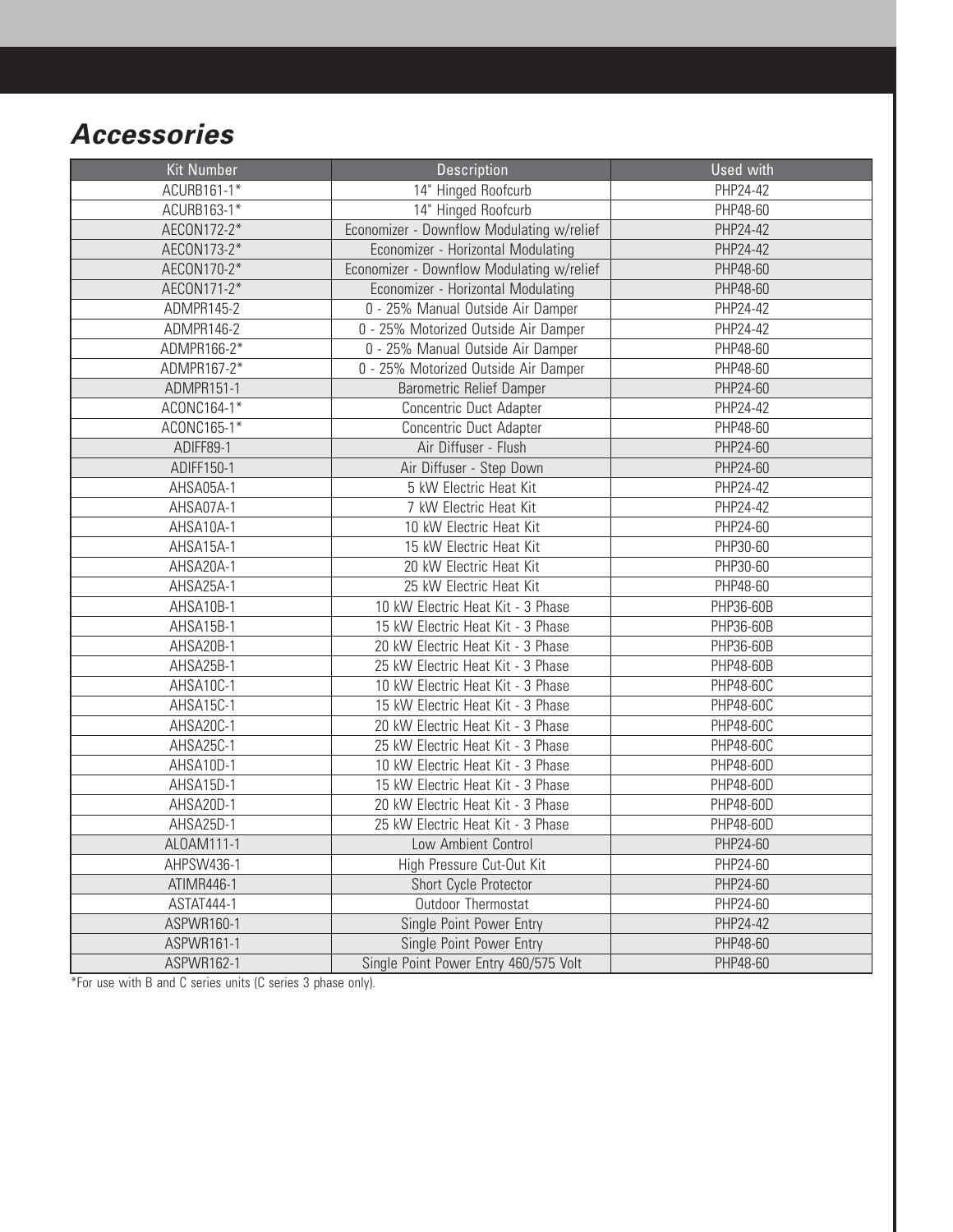### Accessories (All dimensions in inches)

Hinged Roof Curb ACURB161-1(24-42) ACURB163-1 (48-60)

| Kit Number                                                            | в |    |    |    |
|-----------------------------------------------------------------------|---|----|----|----|
| $\vert$ ACURB161-1 43 1/4 43 1/8 40                                   |   | 40 | 18 | 19 |
| ACURB163-1   52 1/2   47 1/4   49   44 1/8   23 1/2   23 1/2   19 1/2 |   |    |    |    |



#### Concentric Curb Adaptor ACONC164-1 (24-42) ACONC165-1 (48-60)

| Kit Number A.                      |  |    |    |
|------------------------------------|--|----|----|
| ACONC164-1 39 19 1/2 18 3/4 18 1/2 |  |    | 16 |
| ACONC165-1 48 23 5/8 23 5/8        |  | 19 | 18 |

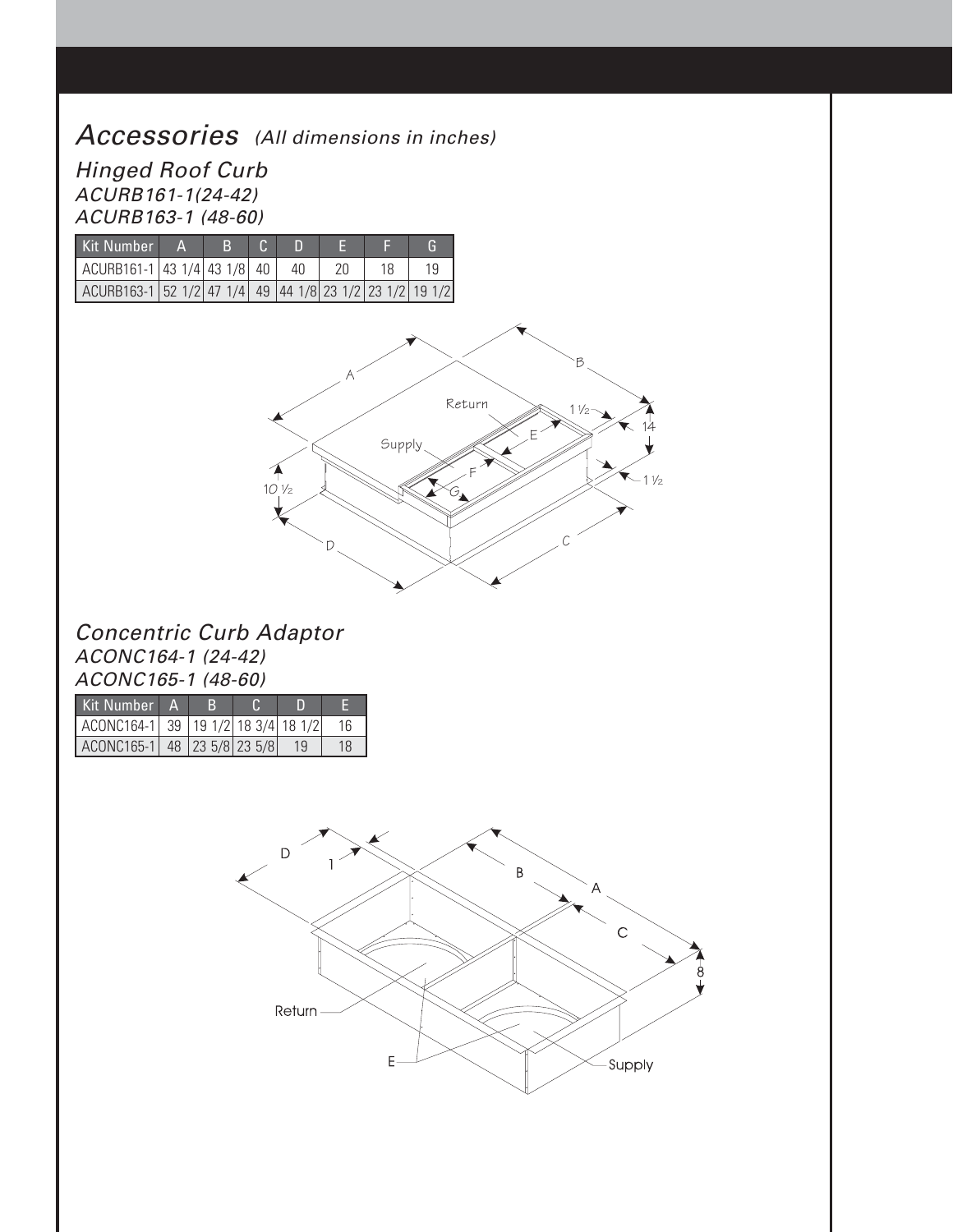#### 0-25% Manual Outside Air Damper

ADMPR145-2 (24-42) ADMPR166-2(48-60)



#### 0-25% Motorized Outside Air Damper

ADMPR146-2 (24-42) ADMPR167-2 (48-60)

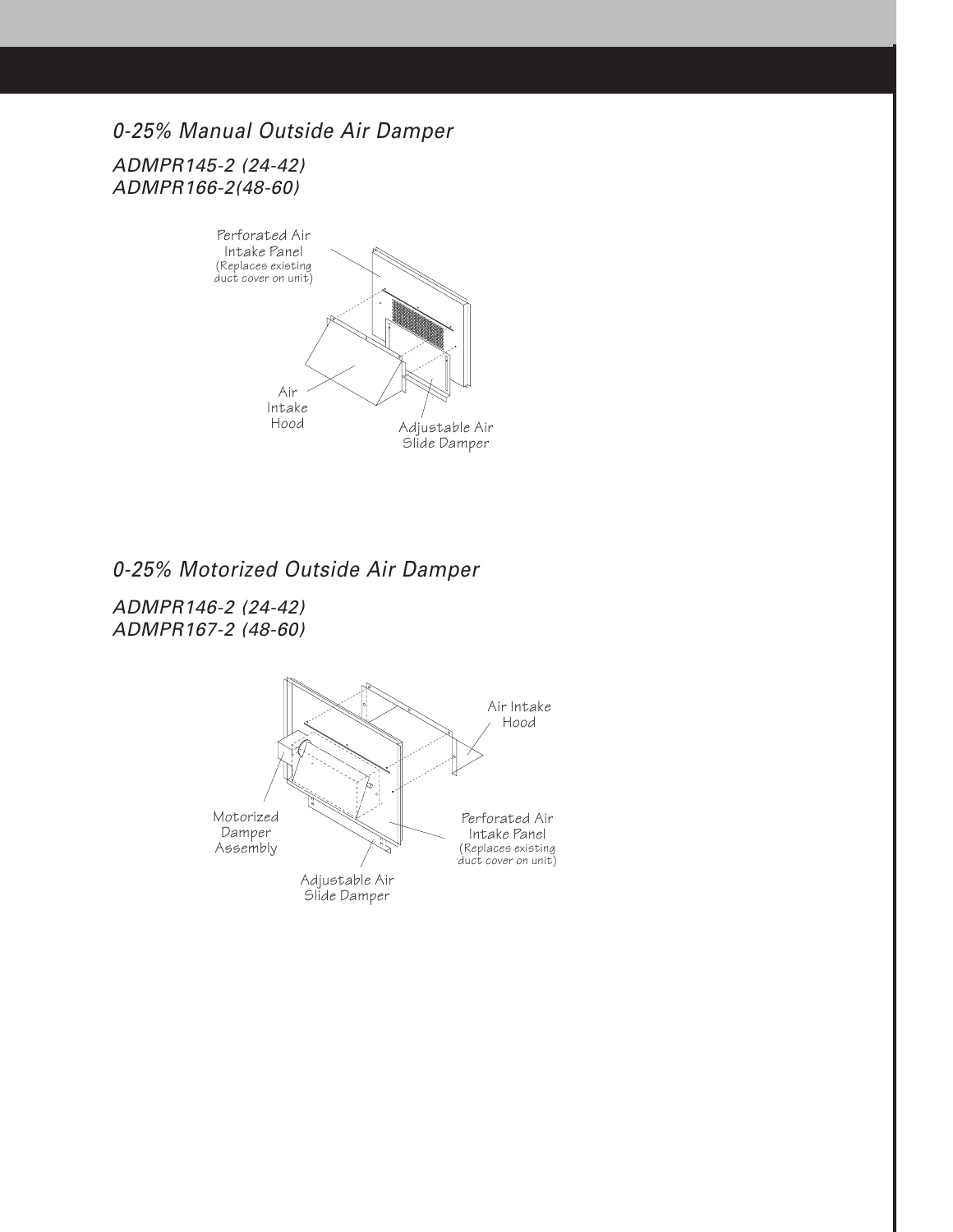#### Accessories (All dimensions in inches)

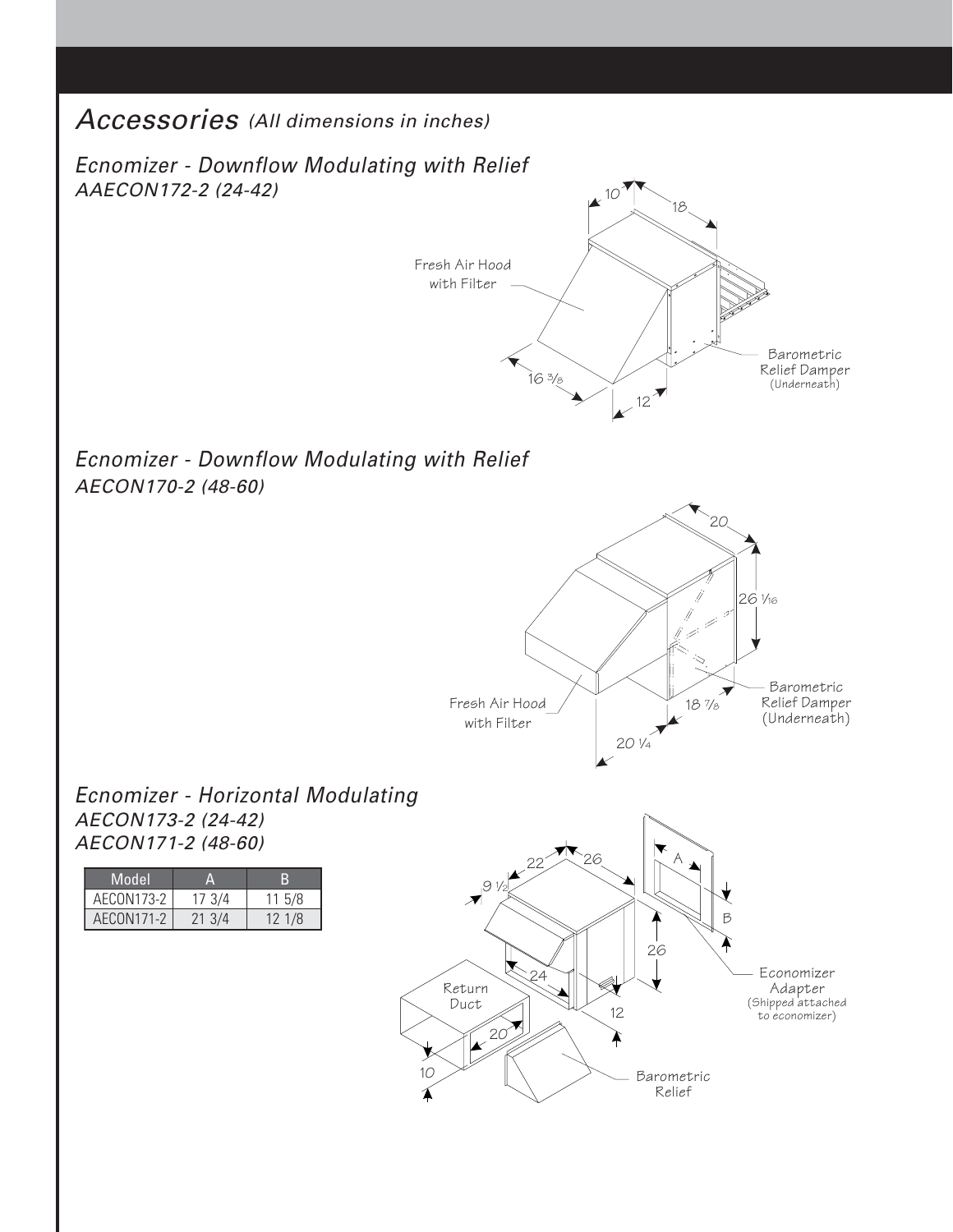# **Dimensions (in.)**

| Model    | A                                                     | B | C. | D | F |  |
|----------|-------------------------------------------------------|---|----|---|---|--|
| PHP10*24 |                                                       |   |    |   |   |  |
| PHP10*30 | 27 11/16   46 1/2   46 1/2   45 5/8   45 5/8   17 1/2 |   |    |   |   |  |
| PHP10*36 |                                                       |   |    |   |   |  |
| PHP10*42 | $\vert$ 31 11/16 46 1/2 46 1/2 45 5/8 45 5/8 17 1/2   |   |    |   |   |  |
| PHP10*48 | 33 11/16 55 1/2 50 1/2 54 5/8 49 5/8 21 1/2           |   |    |   |   |  |
| PHP10*60 |                                                       |   |    |   |   |  |

| Model    | G     | Н    |        | К    |      |
|----------|-------|------|--------|------|------|
| PHP10*24 |       |      |        |      |      |
| PHP10*30 | 111/2 | 5    | 113/16 | 4    |      |
| PHP10*36 |       |      |        |      |      |
| PHP10*42 | 111/2 | 5    | 113/16 |      |      |
| PHP10*48 | 12    | 41/8 | 11/8   | 61/4 | 55/8 |
| PHP10*60 |       |      |        |      |      |

| Model    | M       | N      | P        |          | R      |
|----------|---------|--------|----------|----------|--------|
| PHP10*24 |         |        |          |          |        |
| PHP10*30 | 1 15/16 | 15 5/8 | 23 1/8   | 19 7/8   | 91/16  |
| PHP10*36 |         |        |          |          |        |
| PHP10*42 | 1 15/16 | 15 5/8 | 271/8    | 237/8    | 91/16  |
| PHP10*48 | 21/4    | 171/8  | 28 15/16 | 25 11/16 | 14 7/8 |
| PHP10*60 |         |        |          |          |        |

Coil Access

Panel

 $1111111$ 

ondensate Drair

 $\overline{A}$ 

 $\mathcal{C}$ 

LEFT SIDE

\*Refers to B and C series (C series 3 phase only).

 $4 - 5/8$ 

 $\overline{\blacklozenge}$ 

 $\overline{\circ}$